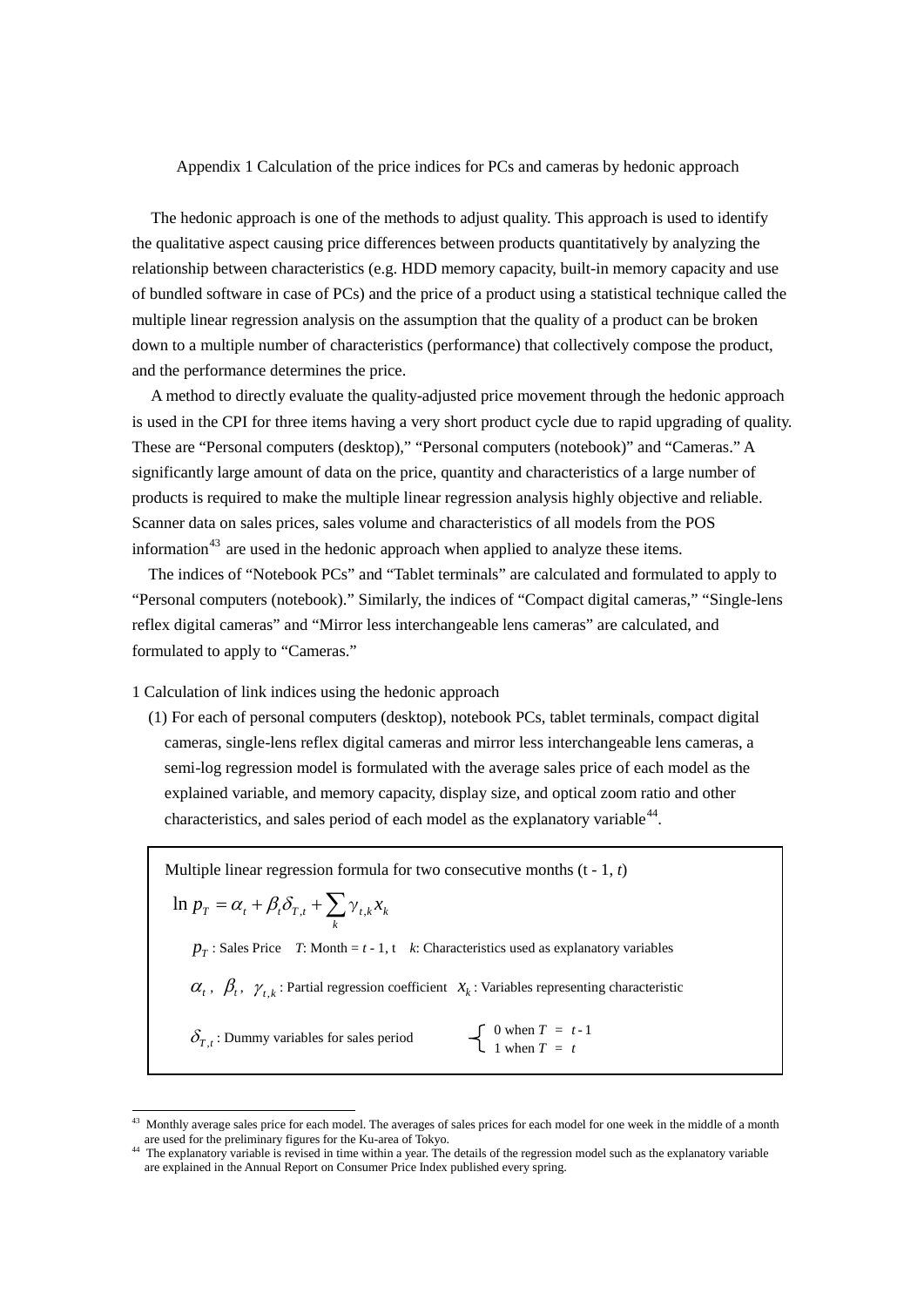(2) All models sold<sup>[45](#page-1-0)</sup>current month (*t*) and the previous month (*t*-1) are subject to regression calculation using the regression model in (1) with the total sales volume of each sold model as the weight to determine the monthly price estimation formula.

(Previous month) 
$$
\ln \hat{p}_{t-1} = \hat{\alpha}_t + \sum_k \hat{\gamma}_{t,k} x_k
$$
  
(Current month)  $\ln \hat{p}_t = \hat{\alpha}_t + \hat{\beta}_t + \sum_k \hat{\gamma}_{t,k} x_k$  (*" A" (hat) means estimated value.)*

(3)The link index referred to the previous month is calculated with the above price estimation formula in (2).

$$
I_{t,l}^{(L)} = \frac{\hat{p}_t}{\hat{p}_{t-1}} = \frac{\exp\left(\hat{\alpha}_t + \hat{\beta}_t + \sum_k \hat{\gamma}_{t,k} x_k\right)}{\exp\left(\hat{\alpha}_t + \sum_k \hat{\gamma}_{t,k} x_k\right)} = \exp\left(\hat{\beta}_t\right)
$$

*l* : Personal computers (desktop), notebook PCs, tablet terminals, compact digital cameras, single-lens reflex digital cameras and mirror less interchangeable lens cameras

## 2 Formulation of indices

(1) The weighted average of the link index for each item calculated in 1 (3) (notebook PCs and tablet terminals for "Personal computers (notebook)," and "Compact digital cameras," "Singles-lens reflex digital cameras" and "Mirror less interchangeable lens cameras" for "Cameras") is calculated on based on the ratio of sales amount (*W*). The ratio of sales amount is revised in a suitable frequency  $(\tau)$  within a year.

$$
I_t^{(L)} = \frac{\sum_{l} I_{t,l}^{(L)} W_{\tau,l}}{\sum_{l} W_{\tau,l}}
$$

(2) The link index calculated in (1) is multiplied by the index of the previous month  $(t - 1)$  (2015)  $= 100$ ) to find the chain index of current month (*t*).

$$
I_t^{(C)} = I_{t-1}^{(C)} \times I_t^{(L)}
$$

<span id="page-1-0"></span><sup>&</sup>lt;sup>45</sup> The models sold until the previous month, and the models sold from current month are included.